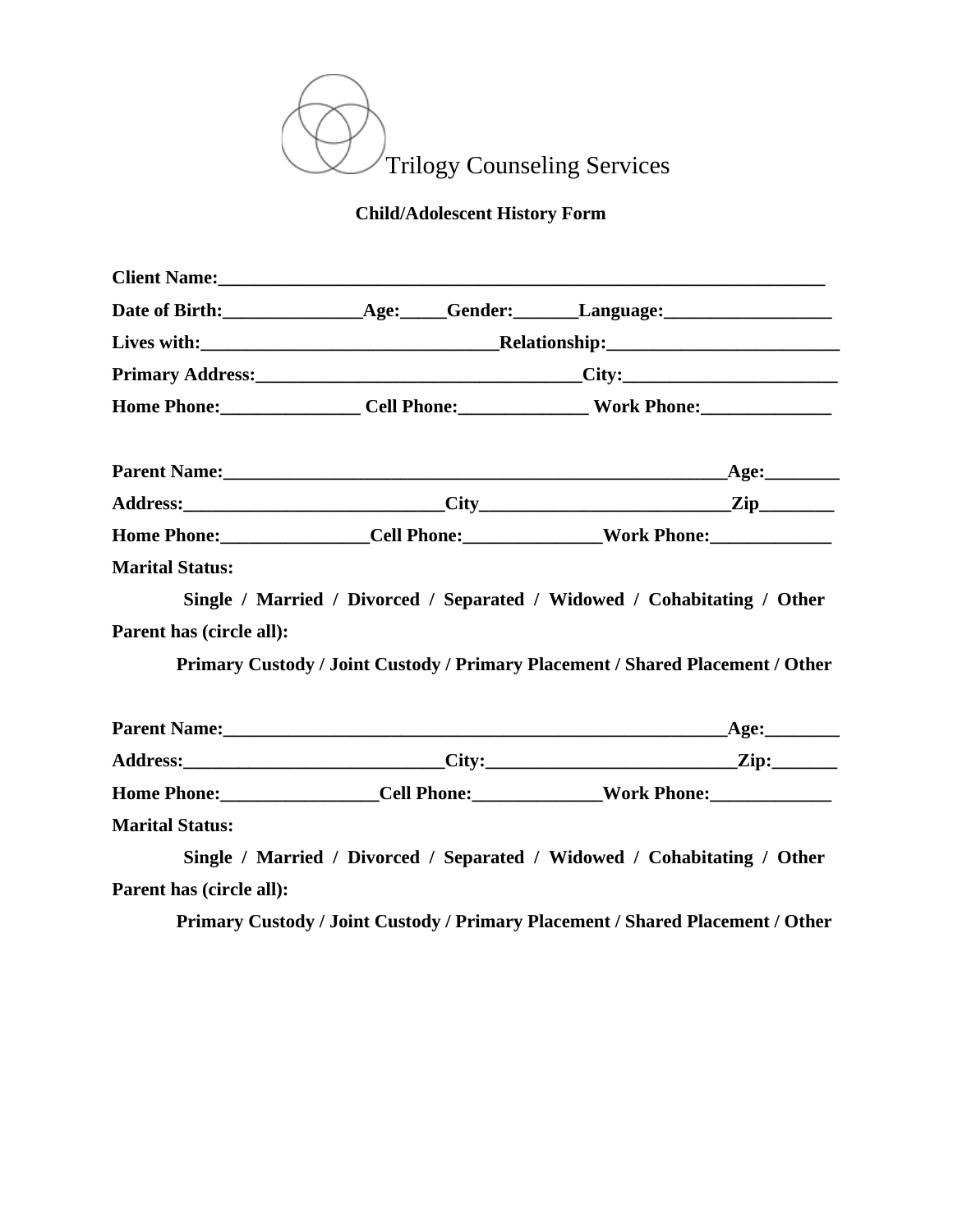

| <b>Sibling – Names</b> | <b>Sex</b> | Age | Type (Bio, Step, Half,<br>Etc.) | <b>Living Situation</b> |
|------------------------|------------|-----|---------------------------------|-------------------------|
|                        |            |     |                                 |                         |
|                        |            |     |                                 |                         |
|                        |            |     |                                 |                         |
|                        |            |     |                                 |                         |
|                        |            |     |                                 |                         |
|                        |            |     |                                 |                         |

What problem(s) is your child having that concern(s) you?

When did the problem start?

Has the child ever received mental health treatment? If so, When and by whom?

Has the child ever taken medication for emotional or behavioral problems? If so, what, when and by whom?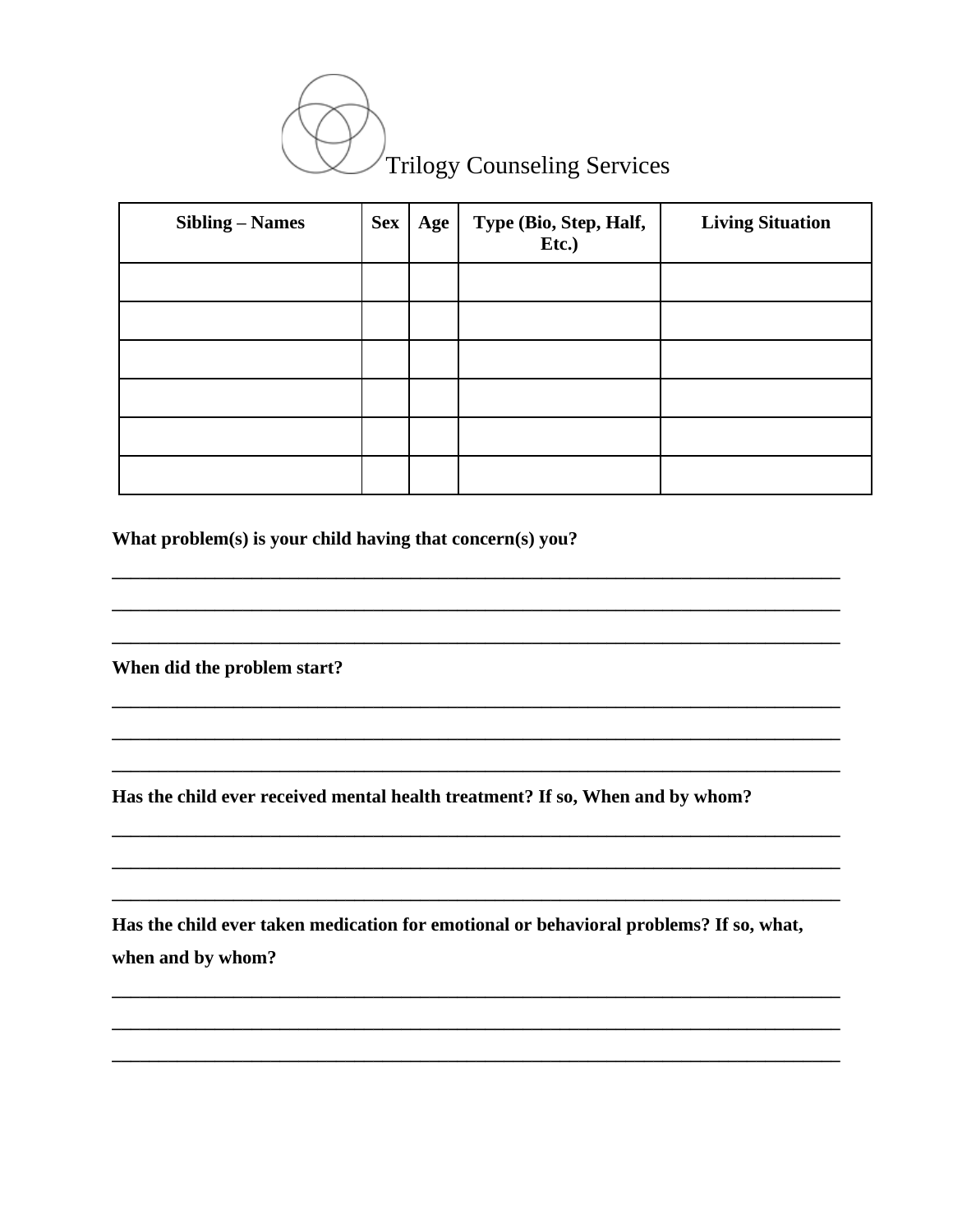

## What do you see as your child's strengths?

In the past month, what has been your child's biggest success or accomplishment?

Who does your child look to for help and support?

What are your family's strengths?

Who do you as a parent rely on for support and assistance?

Is your child receiving any other special help or therapies?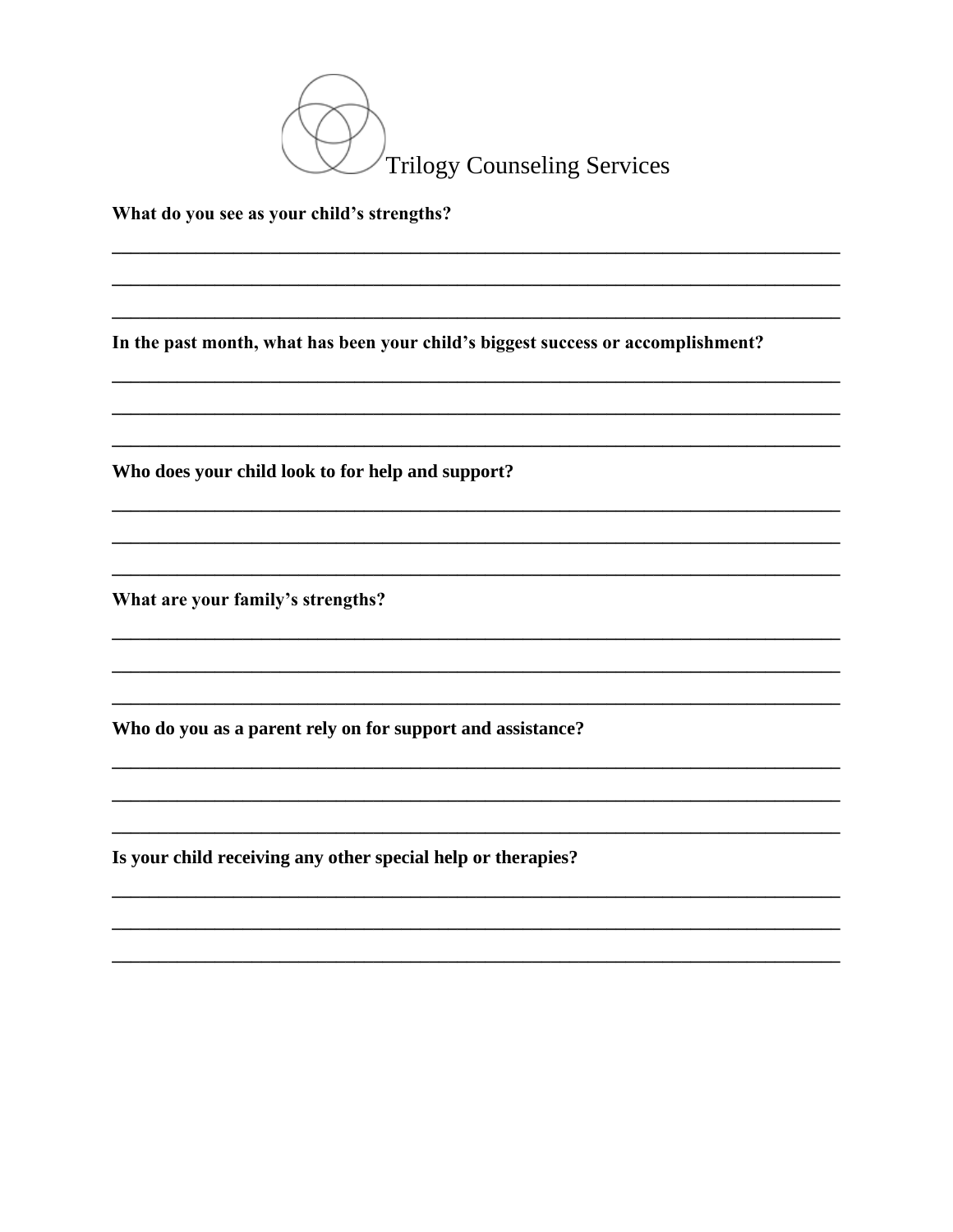

## **Medical History**

| <b>Pregnancy</b>               | <b>Mother was healthy</b>                         |  |                                                   |                   |        |  |
|--------------------------------|---------------------------------------------------|--|---------------------------------------------------|-------------------|--------|--|
|                                | Mother had health problems                        |  |                                                   |                   |        |  |
|                                | <b>Mother smoked</b>                              |  | <b>Used alcohol</b>                               | <b>Used drugs</b> |        |  |
|                                | Violence toward mother during pregnancy           |  |                                                   |                   |        |  |
| <b>Delivery</b>                | <b>Full term</b>                                  |  | <b>Premature at _____ months Adopted at _____</b> |                   | of age |  |
| List any medical complications |                                                   |  |                                                   |                   |        |  |
|                                | <b>Extended hospital stay for infant / mother</b> |  |                                                   |                   |        |  |

**\_\_\_\_\_\_\_\_\_\_\_\_\_\_\_\_\_\_\_\_\_\_\_\_\_\_\_\_\_\_\_\_\_\_\_\_\_\_\_\_\_\_\_\_\_\_\_\_\_\_\_\_\_\_\_\_\_\_\_\_\_\_\_\_\_\_\_\_\_\_\_\_\_\_\_\_\_\_**

**\_\_\_\_\_\_\_\_\_\_\_\_\_\_\_\_\_\_\_\_\_\_\_\_\_\_\_\_\_\_\_\_\_\_\_\_\_\_\_\_\_\_\_\_\_\_\_\_\_\_\_\_\_\_\_\_\_\_\_\_\_\_\_\_\_\_\_\_\_\_\_\_\_\_\_\_\_\_**

**\_\_\_\_\_\_\_\_\_\_\_\_\_\_\_\_\_\_\_\_\_\_\_\_\_\_\_\_\_\_\_\_\_\_\_\_\_\_\_\_\_\_\_\_\_\_\_\_\_\_\_\_\_\_\_\_\_\_\_\_\_\_\_\_\_\_\_\_\_\_\_\_\_\_\_\_\_\_**

**\_\_\_\_\_\_\_\_\_\_\_\_\_\_\_\_\_\_\_\_\_\_\_\_\_\_\_\_\_\_\_\_\_\_\_\_\_\_\_\_\_\_\_\_\_\_\_\_\_\_\_\_\_\_\_\_\_\_\_\_\_\_\_\_\_\_\_\_\_\_\_\_\_\_\_\_\_\_**

**\_\_\_\_\_\_\_\_\_\_\_\_\_\_\_\_\_\_\_\_\_\_\_\_\_\_\_\_\_\_\_\_\_\_\_\_\_\_\_\_\_\_\_\_\_\_\_\_\_\_\_\_\_\_\_\_\_\_\_\_\_\_\_\_\_\_\_\_\_\_\_\_\_\_\_\_\_\_**

**\_\_\_\_\_\_\_\_\_\_\_\_\_\_\_\_\_\_\_\_\_\_\_\_\_\_\_\_\_\_\_\_\_\_\_\_\_\_\_\_\_\_\_\_\_\_\_\_\_\_\_\_\_\_\_\_\_\_\_\_\_\_\_\_\_\_\_\_\_\_\_\_\_\_\_\_\_\_**

**\_\_\_\_\_\_\_\_\_\_\_\_\_\_\_\_\_\_\_\_\_\_\_\_\_\_\_\_\_\_\_\_\_\_\_\_\_\_\_\_\_\_\_\_\_\_\_\_\_\_\_\_\_\_\_\_\_\_\_\_\_\_\_\_\_\_\_\_\_\_\_\_\_\_\_\_\_\_**

**\_\_\_\_\_\_\_\_\_\_\_\_\_\_\_\_\_\_\_\_\_\_\_\_\_\_\_\_\_\_\_\_\_\_\_\_\_\_\_\_\_\_\_\_\_\_\_\_\_\_\_\_\_\_\_\_\_\_\_\_\_\_\_\_\_\_\_\_\_\_\_\_\_\_\_\_\_\_**

**\_\_\_\_\_\_\_\_\_\_\_\_\_\_\_\_\_\_\_\_\_\_\_\_\_\_\_\_\_\_\_\_\_\_\_\_\_\_\_\_\_\_\_\_\_\_\_\_\_\_\_\_\_\_\_\_\_\_\_\_\_\_\_\_\_\_\_\_\_\_\_\_\_\_\_\_\_\_**

**Has your child had a history of medical problems?** 

**Have there been significant hospitalizations, operations, procedures or injuries?**

**Are there current medical problems or concerns?**

**Is the child currently taking medication?**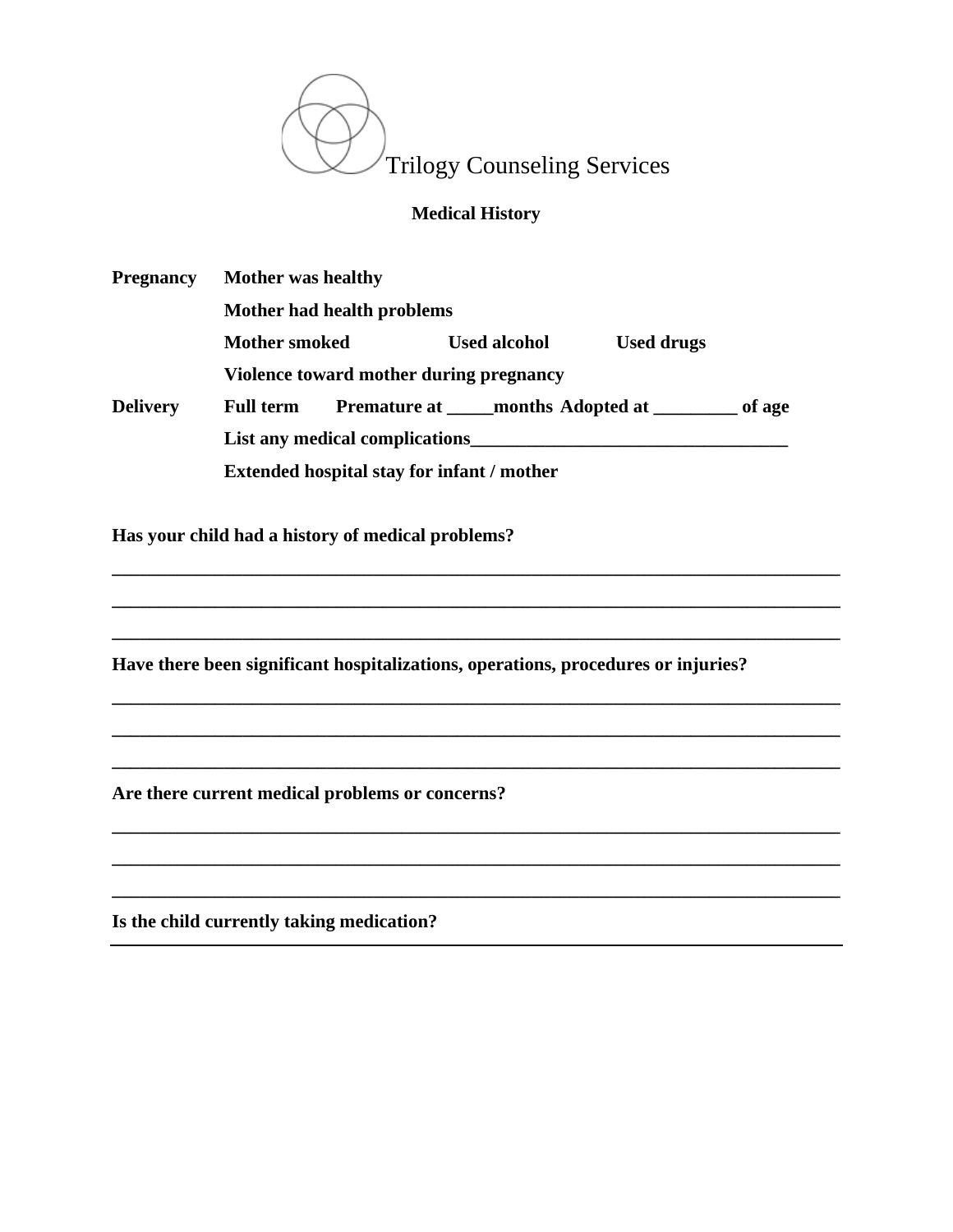

| Name of child's PCP/GP: |               |
|-------------------------|---------------|
| <b>Address:</b>         | <b>Phone:</b> |

**Below is a list of developmental concerns or problems. Check all that apply to your child.**

| <b>Description</b>                                      | At what age(s) | <b>Current Status (Describe)</b> |
|---------------------------------------------------------|----------------|----------------------------------|
| Slow to crawl                                           |                |                                  |
| <b>Slow to walk</b>                                     |                |                                  |
| Slow to talk                                            |                |                                  |
| Not like being touched or<br>held                       |                |                                  |
| <b>Difficulty toilet</b><br>training/bedwetting/soiling |                |                                  |
| Problems with sleep                                     |                |                                  |
| <b>Problems with eating</b>                             |                |                                  |
| Easily upset/hard to calm<br>down                       |                |                                  |
| Not like being around<br>people                         |                |                                  |
| Too active for child's age                              |                |                                  |
| Low energy                                              |                |                                  |
| <b>Physical disability</b>                              |                |                                  |
| <b>Learning problems</b>                                |                |                                  |
| <b>Other</b>                                            |                |                                  |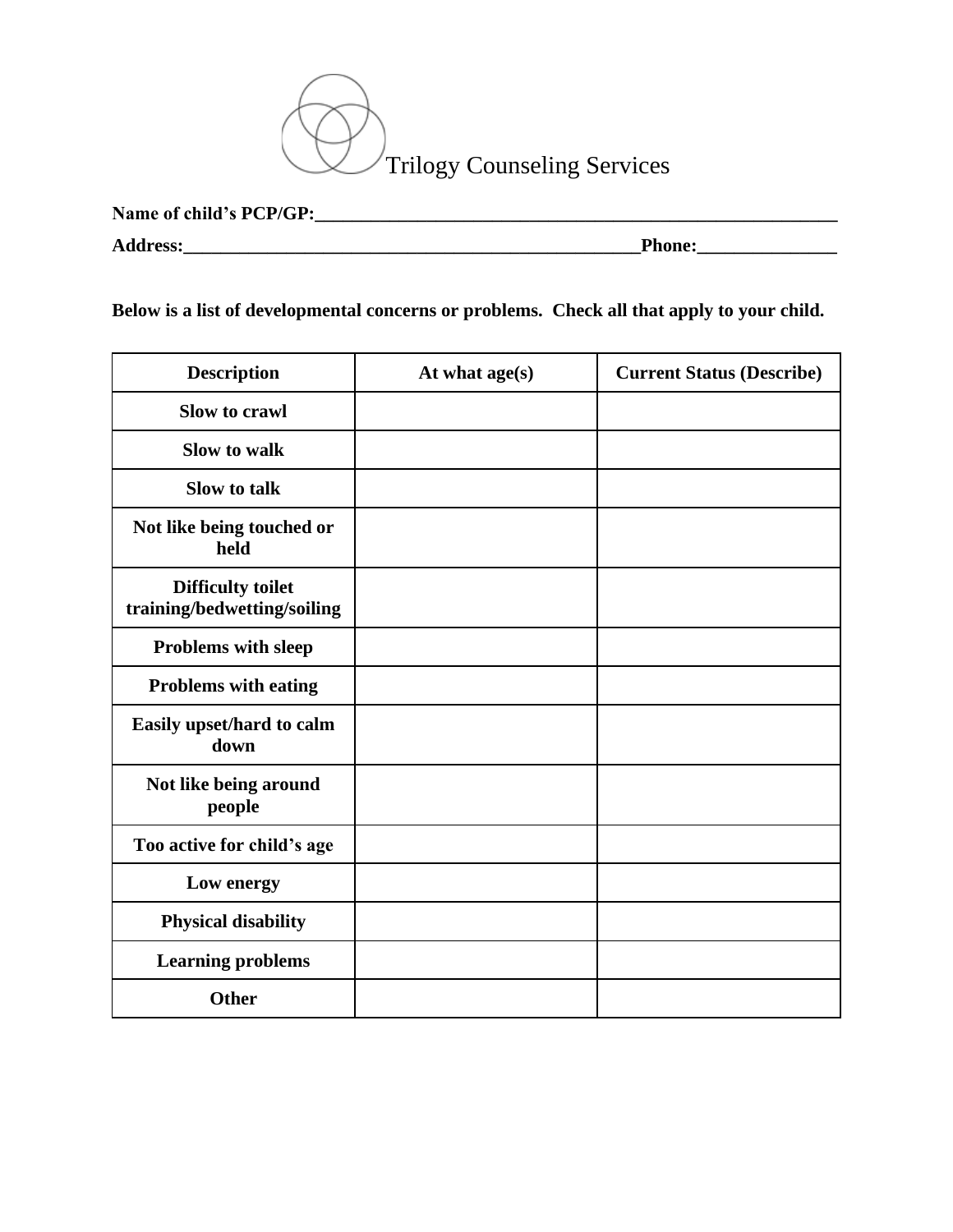

|                                  | <b>School History</b>                                                            |  |
|----------------------------------|----------------------------------------------------------------------------------|--|
|                                  |                                                                                  |  |
|                                  | Teacher: _________________________Grade: ____Phone______________________________ |  |
|                                  |                                                                                  |  |
| Does your child have an IEP/504? | Yes No                                                                           |  |
|                                  | <b>Childcare History</b>                                                         |  |
|                                  | Name: Address: Address:                                                          |  |
|                                  |                                                                                  |  |

**Below is a list of experiences that some children have had to deal with. Check (X) all that apply to your child.**

| <b>Teasing or bullying by another</b>    | <b>Physical abuse</b>                                 |  |
|------------------------------------------|-------------------------------------------------------|--|
| <b>Conflict in family</b>                | <b>Sexual Abuse</b>                                   |  |
| Separation of parent(s)                  | <b>Emotional or verbal abuse</b>                      |  |
| <b>Frequent moves in location</b>        | Witnessing violence at home                           |  |
| <b>Divorce</b>                           | Witnessing violence in the<br>community               |  |
| Medical emergency or difficult procedure | A hurricane, flood, tornado or<br>other bad storm     |  |
| Death or loss of someone close           | Car crash or other serious<br>accident                |  |
| <b>Medical problem of parent</b>         | <b>Family member victim of crime</b>                  |  |
| <b>Emotional problems of parent</b>      | Other event that extremely upset<br>or bothered child |  |
| Drug/alcohol problem of parent           | <b>Describe</b>                                       |  |
| <b>Foster care</b>                       |                                                       |  |